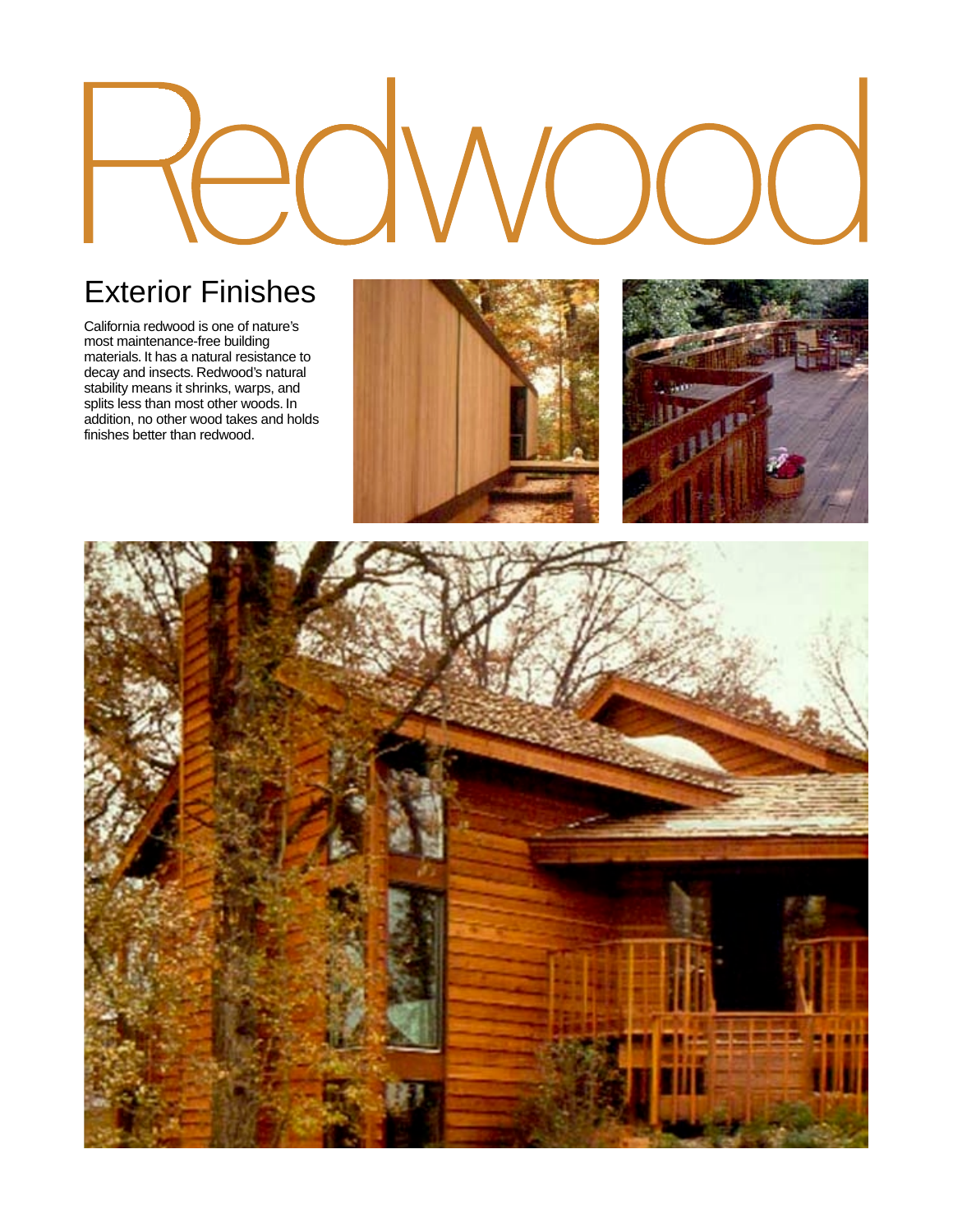# **General Finishing Tips**

- Apply finishes on windless days. Temperature should be between 50 and 70 degrees Fahrenheit.
- Surfaces should be clean and dry
- New structures built with unseasoned wood should air-dry one month before finishing.
- Back-priming is recommended for all exterior finishes, particularly paints.
- Don't use wire brushes or steel wool as metal particles may become embedded in the wood and can cause stains. Use stiff bristle brushes.
- Use finishes recommended for wood exteriors.
- Follow manufacturer's directions and read warnings on toxicity
- Don't mix incompatible materials. Finish failures may result from mixing incompatible products or applying them over one another.
- Moisture is the most common cause of finish failures, so use proper vapor barriers, air vents and flashing in new construction.
- Saw-textured redwood holds stains, water repellents and bleaches up to twice as long as smooth-surfaced wood.
- Redwood grade marked Certified Kiln Dried will provide the best finish retention available.
- To avoid nail stains, use stainless steel, aluminum or top quality hot-dipped galvanized nails.
- Periodic rinsing with a garden hose will remove dirt and grime from siding. Stubborn build-up can be removed by scrubbing with a bristle brush with a solution of warm water and a mild detergent. Rinse afterward.
- Splash lines can be minimized by an occasional hosing of the unaffected area, which will even the appearance of the wood.

## **Exterior Finishes Not Recommended**

- Varnishes and polyurethanes crack and pool when used for exteriors. They are difficult and expensive to apply and deteriorate quickly Removal is expensive and difficult.
- Pure oil-treatments such as boiled linseed oil, are not recommended on exterior redwood as they tend to promote mildew growth. Quality oil-based finishes, including those based upon linseed oil, contain mildewcides, and are appropriate for use on exterior redwood.
- "Shake and shingle" type paints do not last well on redwood lumber siding.

# **Exterior Finishes**

**Natural Appearance Finishes Description**



**Clear Water Repellents with Mildewcide**  Clear finishes that modify weathering characteristics and let color and grain show through.



**Bleaching or Weathering Stains**  Low maintenance, natural appearance with a graytoned finish.





**Semitransparent Stains** Penetrating finishes available in a variety of semitransparent colors including several redwood hues. Oil-based stains are recommended.



**Paints**



**Solid Body Stains** Film forming finishes available in a wide variety of opaque colors. Oil-based stains are recommended.

# **Paints**

Durable, attractive finishes for traditional exteriors. Quality paints are generally worth the extra cost.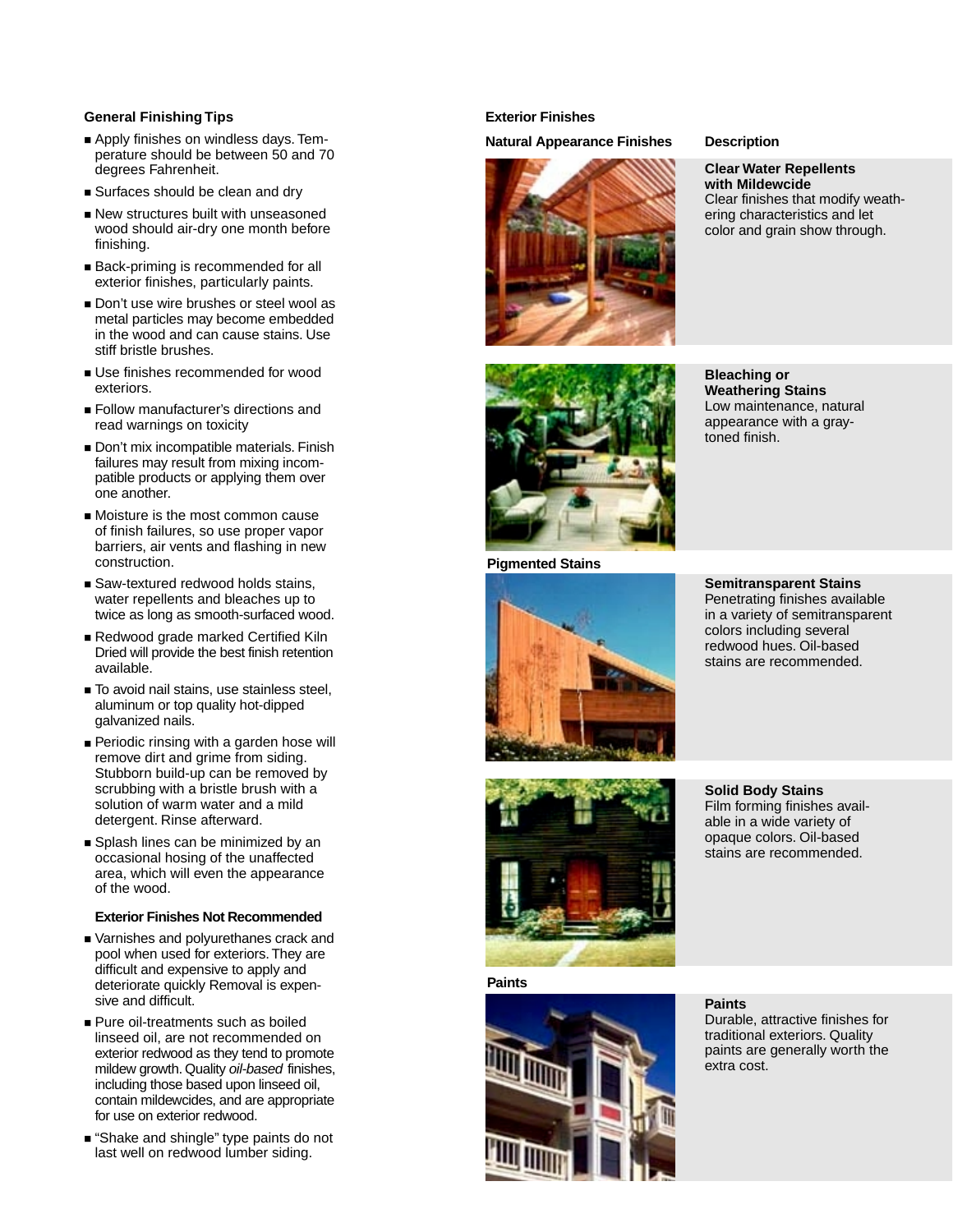| <b>Uses</b>                                                                                                                                                                                                                                                                                                          | <b>Effect</b>                                                                                                                                                                                                                                  | <b>Application</b>                                                                                                                                                                                                                                                                                             | <b>Maintenance</b>                                                                                                                                                                                                                                                                            |
|----------------------------------------------------------------------------------------------------------------------------------------------------------------------------------------------------------------------------------------------------------------------------------------------------------------------|------------------------------------------------------------------------------------------------------------------------------------------------------------------------------------------------------------------------------------------------|----------------------------------------------------------------------------------------------------------------------------------------------------------------------------------------------------------------------------------------------------------------------------------------------------------------|-----------------------------------------------------------------------------------------------------------------------------------------------------------------------------------------------------------------------------------------------------------------------------------------------|
| Certified Kiln Dried or air sea-<br>soned siding, fascia, trim,<br>decks, fences, garden struc-<br>tures, commercial and industrial<br>buildings. Finishes containing<br>toxic mildewcides are not rec-<br>ommended for seating, tables<br>or interiors.                                                             | Minimize weather and mildew<br>attack. Stabilize redwood's<br>color at buckskin tan. Helps<br>eliminate redwood's natural<br>darkening period. Areas ex-<br>posed to direct sun and rain<br>may eventually bleach to gray.                     | Apply with brush or roller. Lap<br>marks and brushstrokes will not<br>show through. Two coats rec-<br>ommended for new wood. For<br>best results, coat sawn ends,<br>backs and edges before nailing<br>in place. Read Labels: Mildew-<br>cides may be toxic.                                                   | Reapplication is required after<br>old finish has lost its effective-<br>ness. In humid or harsher<br>climates, reapplication may be<br>required every 12-18 months.<br>Before applying, wood may<br>be restored to its natural color<br>as described on back page.                           |
| Certified Kiln Dried or air sea-                                                                                                                                                                                                                                                                                     | Provide for low maintenance                                                                                                                                                                                                                    | Apply with brush or roller. Lap                                                                                                                                                                                                                                                                                | Bleaching oils and stains                                                                                                                                                                                                                                                                     |
| soned siding, fascia trim,<br>decks, fences, garden struc-<br>tures, commercial and industrial<br>buildings. Finishes containing<br>toxic mildewcides are not rec-<br>ommended for seating, tables,<br>or interiors.                                                                                                 | and give redwood a uniformly<br>gray or naturally weathered<br>look.                                                                                                                                                                           | marks and brushstrokes may<br>show through as many include<br>gray pigment. Use one or two<br>coats according to manufac-<br>turer's directions. Bleaching<br>is aided by sunlight and<br>moisture, so it may speed<br>the process to periodically<br>dampen surfaces with a fine<br>spray from a garden hose. | provide nearly maintenance-<br>free performance. Reapply<br>finish only if wood begins to<br>darken or bleaching is uneven.<br>One refinish coat should be<br>enough.                                                                                                                         |
|                                                                                                                                                                                                                                                                                                                      |                                                                                                                                                                                                                                                |                                                                                                                                                                                                                                                                                                                |                                                                                                                                                                                                                                                                                               |
| Certified Kiln Dried or air<br>seasoned siding, fascia, trim,<br>decks, fences, garden<br>structures and furniture,<br>commercial and industrial<br>buildings. Most semitransparent<br>stains contain mildewcides.                                                                                                   | Provide color in a finish that lets<br>wood breathe naturally Semi-<br>transparent stains let the grain<br>show through but present a uni-<br>form single color. The amount of<br>pigment contained in stains will<br>vary according to brand. | Apply with brush for best re-<br>sults, next best is a roller. Avoid<br>drips and lap marks. Two coats<br>usually required for new wood-<br>follow manufacturer's directions.                                                                                                                                  | Refinishing may be necessary<br>every 3-5 years. Color in pig-<br>mented stains may wear away<br>gradually after weathering.<br>Light brushing with a bristle<br>brush will help remove old finish<br>in some spots. One refinish<br>coat is usually enough.                                  |
| Certified Kiln Dried or air sea-<br>soned siding, fascia, trim,<br>decks, fences, garden struc-<br>tures and furniture, commercial<br>and industrial buildings.                                                                                                                                                      | Provide color in a finish that<br>lets wood breathe naturally.<br>Opaque stains will obscure the roller. Avoid drips and lap<br>grain but highlight the texture<br>and have an appearance more<br>like paint.                                  | For best results use a brush.<br>The next best applicator is a<br>marks. Two coats usually re-<br>quired for new wood-follow<br>manufacturer's directions.                                                                                                                                                     | Refinishing may be necessary<br>every 3-5 years. Color in pig-<br>mented stains may wear away<br>gradually after weathering.<br>Light brushing with a bristle<br>brush will help remove old finish<br>in some spots. One refinish<br>coat is usually enough.                                  |
|                                                                                                                                                                                                                                                                                                                      |                                                                                                                                                                                                                                                |                                                                                                                                                                                                                                                                                                                |                                                                                                                                                                                                                                                                                               |
| Certified Kiln Dried siding,<br>fascia, trim, some garden struc- finishes which obscure grain<br>tures and furniture, commercial<br>and industrial buildings. Not<br>recommended for decks and<br>walking or seating surfaces.<br>Note: For air-seasoned or<br>unseasoned siding use a<br>stainblocking latex primer | Provide attractive colorful<br>and texture of the wood.                                                                                                                                                                                        | Apply with brush for best<br>results, roller is next best appli-<br>cator. One prime coat and two<br>top coats are recommended<br>for new wood. Back-priming<br>is highly recommended. Use<br>oil- or alkyd based stain-<br>blocking primer. Acrylic latex<br>top coat is recommended.                         | Refinishing may be necessary<br>every 7 to 10 years. Paint films<br>that are too thick tend to pool<br>and crack. Sand or scrub with<br>stiff bristle brush. Paint and<br>varnish removers may also be<br>used. If sanding, countersink<br>galvanized nail heads to<br>protect their coating. |

formulated for redwood.